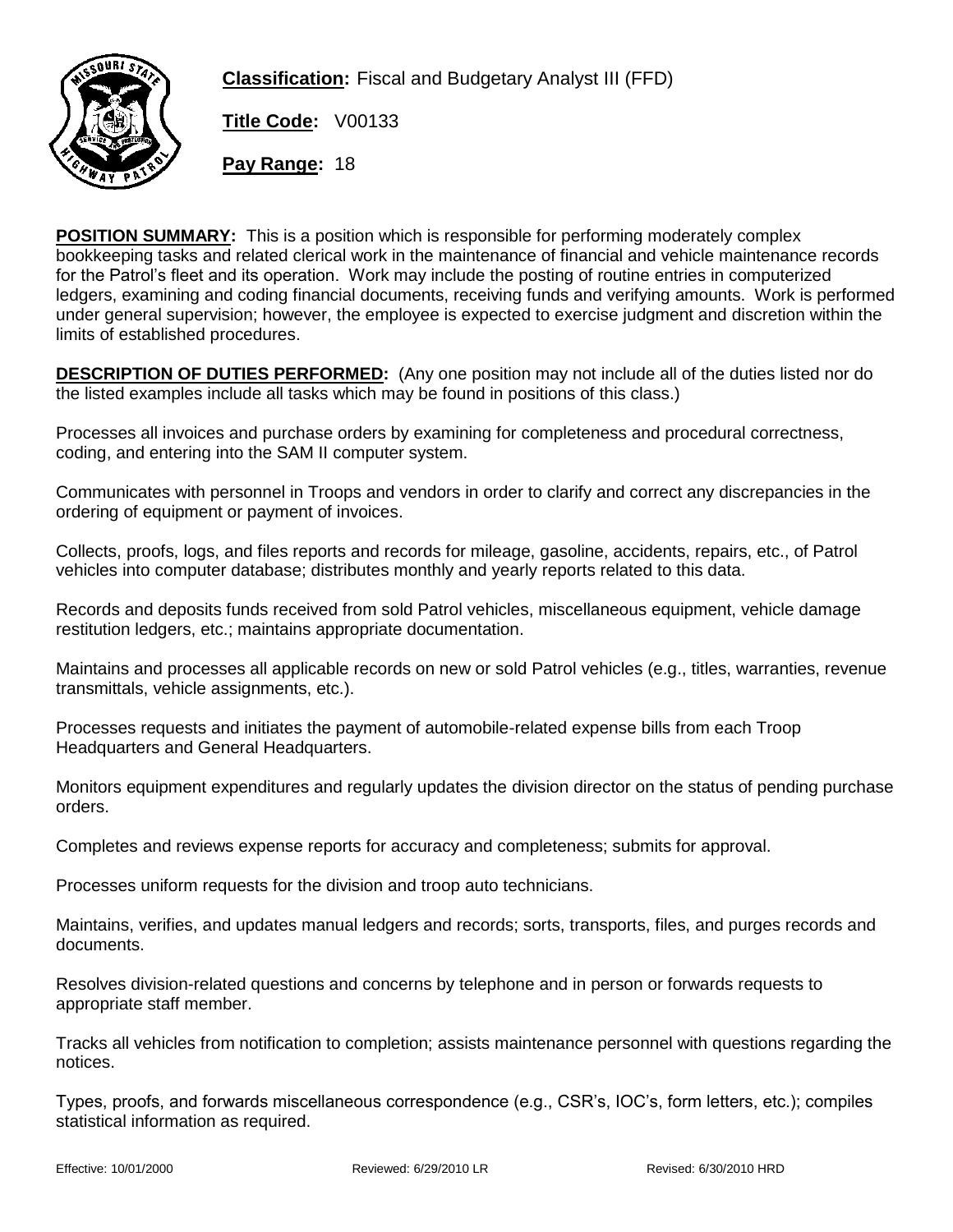Assists in training lower level clerks; serves as a lead worker and provides technical guidance in the supervisor's absence.

Operates office equipment (e.g., typewriter, calculator, copier, personal computer, fax machine, telephone, printer, shredder, etc.).

Maintains a division vendor list, as well as adding new vendors to SAM II.

Performs other related work as assigned.

## **REQUIRED KNOWLEDGE, SKILLS, AND ABILITIES:** Knowledge of bookkeeping principles and practices.

Knowledge of general office procedures.

Knowledge of personal computer operations and a variety of bookkeeping spreadsheets and word processing programs.

Knowledge of state purchasing regulations with regard to state contracts.

Ability to apply general bookkeeping principles in the recording of appropriations, allotments, encumbrances, and expenditures.

Ability to maintain various computerized and hard copy records and files.

Ability to verify documents produced and received, and take proper steps to reconcile errors.

Ability to expedite a voluminous flow of detailed work.

Ability to work independently with general supervision.

Ability to exercise judgment and discretion.

Ability to make arithmetic calculations with speed and accuracy.

Ability to understand and follow verbal and written directions.

Ability to organize and prioritize work effectively.

Ability to operate basic office equipment as detailed in the description of duties.

Ability to handle restricted and confidential information in a professional manner and maintain the information as such.

Ability to communicate in English clearly and concisely, both orally and in writing.

Ability to establish and maintain harmonious working relations with others.

Ability to work with material that may be of a sexual nature relating to criminal activity (e.g., written material, photographs, and/or verbal language, etc.).

Ability to work hours as assigned.